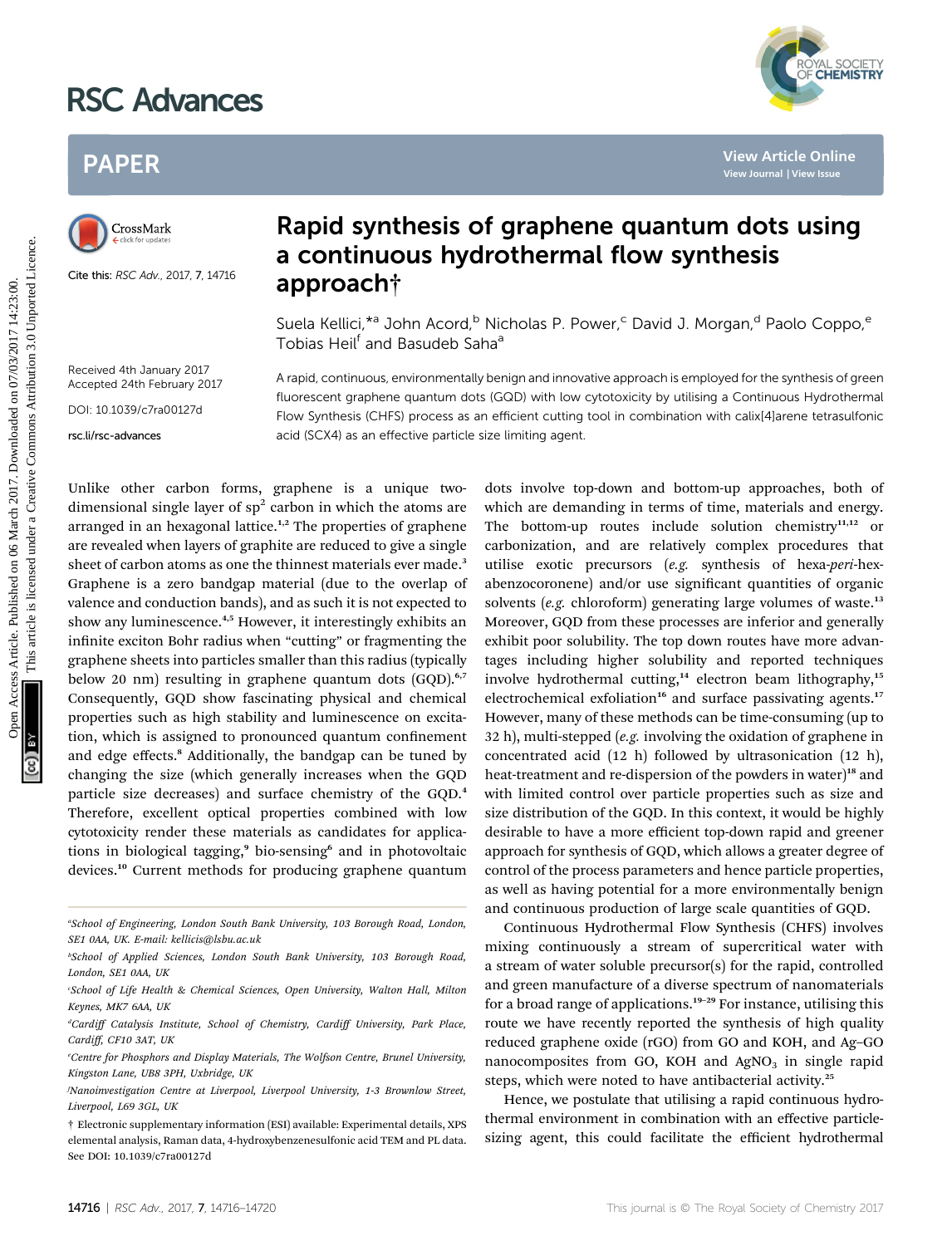cutting of graphene oxide to GQD, control particle size and consequently optical properties, whilst demonstrating an efficient, low cost, continuous, reproducible and readily scalable green synthetic procedure.

As such calix[n]arenes (typically,  $n = 4, 6, 8$ ), and in particular the water soluble p-sulfonic acid calixarene derivatives, would be a suitable candidate as a molecular tool to control particle size. Calixarenes of interest are typically cavity-shaped, a consequence of their cyclic arrangement of  $[n]$  phenol molecules linked via methylene bridges with their 3-dimensional cavity arrangement maintained via intramolecular hydrogen bonding of the hydroxyl groups. The water soluble *p*-tetrasulfonic acid-calix $[n]$ arenes with their inherent supramolecular properties and biocompatibility<sup>30</sup> have seen diverse development and utilisation in biological applications in sensors and receptors, $31$  assays, drug delivery vesicles,<sup>32</sup> protein mapping and crystallisation agents,<sup>33</sup> as well as applications in catalysis,<sup>34</sup> inclusion and crystal engineering.<sup>35</sup>

Herein, we report a new approach using supercritical water and p-tetrasulfonic acid calix[4]arene (SCX4) to make GQD from GO with tuneable physical properties. This process has many advantages: it does not utilise a complex and lengthy process, nor is it potentially explosive and it limits the use of harmful or toxic reagents, while effectively reducing the reaction time to a few seconds. The scheme for the synthesis of GQD is shown in Fig. 1a.

In this process (schematic of which is shown in Fig. 1b), the pre-mixed aqueous solution of GO (made via Hummers method from graphite, ESI†) and SCX4 (ESI†) was pumped to mix with a flow of KOH at room temperature at a T-junction ( $T$ ). This mixture was then brought into contact with supercritical water (450  $^{\circ}$ C, 24.1 MPa) in a counter-current 'Reactor', whereupon the formation of GQD occurred. To investigate the influence of SCX4 on the physical and optical properties of the GQD, the concentration of SCX4 was varied from zero (Sample Control), to a factor of 1-fold (Sample A), 3-fold (Sample B), 5-fold (Sample C) and 10-fold (Sample D). All other experimental conditions were kept constant. It was observed that the GQD as-prepared were readily water dispersible due to the presence of SCX4.



Fig. 1 Schematics of (a) the synthesis of graphene quantum dots (GQD) from graphene oxide (GO) using calix[4]arene tetrasulfonic acid (SCX4). (b) CHFS reactor utilised for the synthesis of graphene quantum dots. Key:  $P = HPLC$  pump,  $T =$  tee junction, BPR = back pressure regulator,  $GQD =$  graphene quantum dot,  $SCX4 = CX =$  calix [4]arene tetrasulfonic acid.

Transmission Electron Microscopy (TEM) images (Fig. 2) for the "Control" sample revealed a mean particle size  $(4.3 \pm 0.8)$ nm) along with a broad particle size distribution. Contrarily, for GQD where SCX4 was employed, the TEM imaging indicates smaller particle size and narrow particle size distribution (Sample A:  $3.1 \pm 1.0$  nm, Sample B:  $2.7 \pm 0.3$  nm, Sample C: 2.1  $\pm$  0.6 nm and Sample D: 1.79  $\pm$  0.4 nm) proving that SCX4 limits the growth of GQD by acting as an efficient particle control agent during the cutting/fragmentation process.

In order to determine the changes in the chemical states of all synthesised GQD and SCX4, X-ray photoelectron spectroscopy (XPS) analysis was employed (see Fig. 3a). As we previously reported,<sup>25</sup> the hydrothermal process is effective in dehydrating/ reducing GO. Indeed, the deconvoluted C(1s) XPS spectra of GOD made hydrothermally revealed significantly reduced peak intensities of the oxygen-containing functional groups (epoxide, carboxyl and hydroxyl) which are associated with GO (starting material). For SCX4 there is a peak of similar energy  $\sim$ 286 eV, which is assigned as the  $C$ -SO<sub>3</sub> bond. It has been reported that SCX4 functionalised onto GO *via* (a) non-covalent  $\pi$ - $\pi$  interactions (as a result of adsorption of benzene rings present in SCX4) and (b) hydrogen bonding interactions between hydroxyl groups of SCX4 and oxygen functional groups of GO.<sup>31a,b,36</sup> Paper<br>
Consequence continues, which are noted by methods and the consequence of the consequence of the consequence of the common and the common and the common and the common and the common and the common and the common and

Elemental analysis results (Table S1, ESI†) indicate that the GQD are mainly composed of carbon, oxygen and sulphur. An increase in sulphur content was observed from 0.51% (control), 2.01% (Sample "A"), 2.82% (Sample "B"), 3.94% (Sample "C") and highest elemental composition of 5.94% for Sample "D", which has the highest nominal SCX4 concentration. This strongly suggests SCX4 has been successfully attached to the graphene and is further supported by FTIR spectroscopy of the samples (Fig. S2, ESI†), revealing the presence of bands located



Fig. 2 TEM images of graphene oxide (GO) (a) and graphene quantum dots (GQD) (b–f).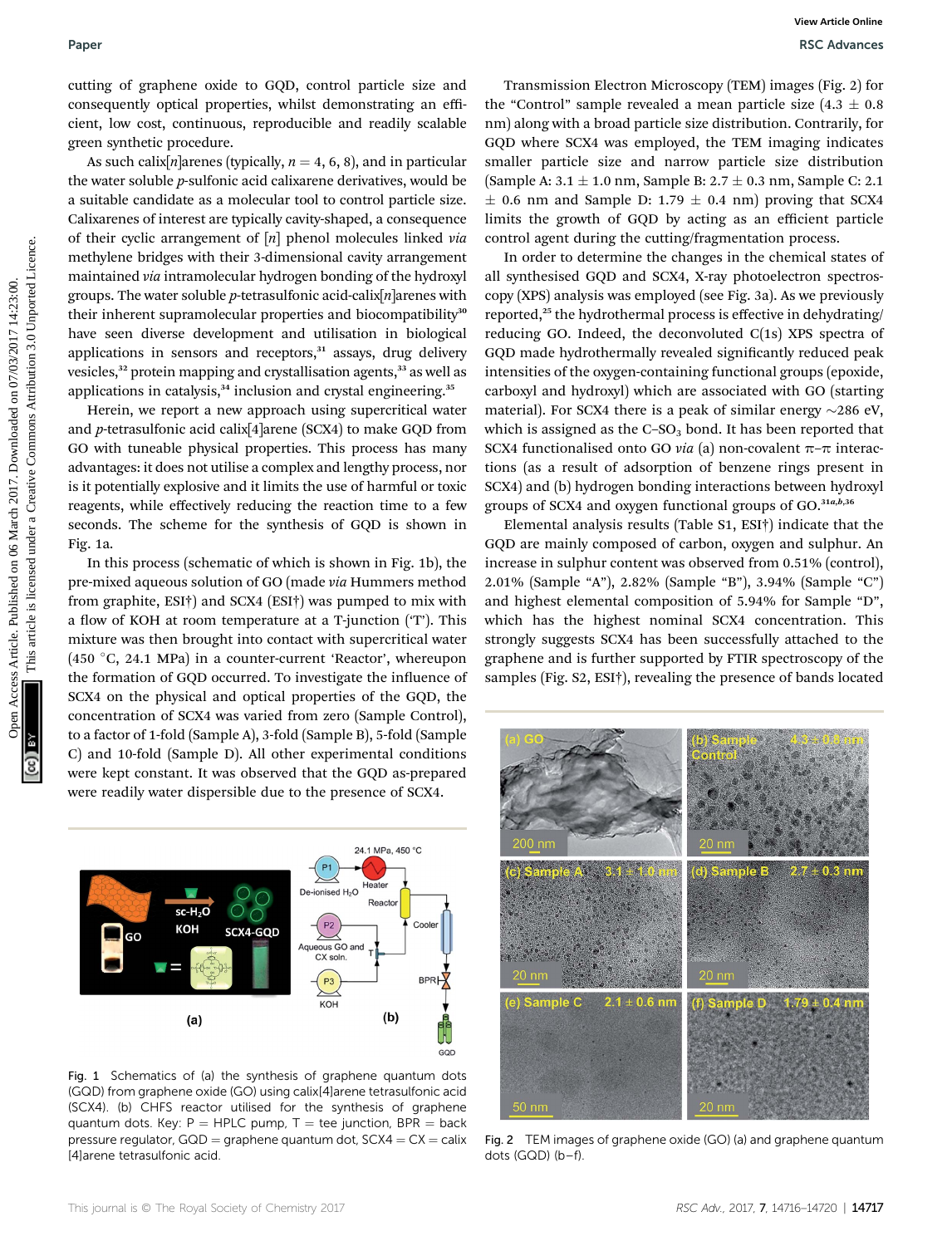

at 1164 and 1047  $cm^{-1}$  which can be assigned to the SO<sub>3</sub> groups of SCX4, also found in pure SXC4.<sup>31</sup> As expected, these distinct peaks are absent in the "control" sample. Additional bands located at 2914 cm<sup>-1</sup> (C=C-H stretch), 1351 cm<sup>-1</sup> (>COO– symmetric stretch) and 1614 cm<sup>-1</sup> (>C=C, skeletal vibrations of graphitic domain or adsorbed water) are also evident.<sup>37</sup> These bands are more prominent in the "control" sample. The band located at 3452  $\text{cm}^{-1}$  (>O-H stretch) diminished in GQD functionalised with SCX4 samples, where a significant reduction in the peak intensity of 1351  $\text{cm}^{-1}$  band (>COO– symmetric stretch) is also observed.

TGA evaluation reflected both the thermal stability of the SCX4 functionalised GQDs and the load bearing of GQD for SCX4 when compared to the "control" sample. The significant increasing weight loss, (Fig. 3c), observed in the region 350– 650  $\,^{\circ}\mathrm{C}$  for Samples A, B, C, and D can be attributed to SCX4 decomposition (4, 6, 24 & 37% respectively). For Sample D, the SCX4 decomposition approximates to 1 calixarene per 128 carbon atoms. Furthermore, the sulphur atom content (5.94%) from XPS analysis of Sample D stated earlier is complimented by the estimation of the SCX4 to carbon ratio derived from TGA analysis which approximates to 5.6%. This density of calixarenes on the GQD is encouraging, as it may allow for future facilitation and development in supramolecular recognition properties.

The location of calixarenes on the GQD, based on the Lerf-Klinowski model, is expected to be edge aligned where one of the SCX4's phenol moiety has formed an ester linkage with the GQD edge carboxylic groups under CHFS conditions, and is consistent with XPS data for the C3/C4 ratio, suggesting that the carboxylic moiety has been consumed and replaced by another carbonyl moiety. This is in contrast to our previously reported system for Ag–graphene nano-composite synthesis where the calixarene derivative (SCX6) had no evident impact on the sizing of rGO sheets, $25b$  a likely consequence of SCX6 being subsumed into its roles as both a silver ion stabiliser in solution and as a reducing agent (alongside that of the phenolic moieties on  $GO$ ) of  $Ag<sup>+</sup>$  into Ag nanoparticles on rGO sheets.

Raman spectroscopy lends further insight to study the structure and defects on the carbon structure of GQD and to confirm the presence of SCX4 (see ESI<sup>†</sup>). In all samples, with the exception of the control sample, characteristic peaks of SCX4 were noticed. Furthermore, the characteristic D band  $(A_{1g})$ vibrational mode located at *ca.* 1325–1350  $\text{cm}^{-1}$ ) attributed to the local defects/disorders (found at the edges of graphene sheets) and G bands  $(E_{2g}$  vibrational mode of the C–C bond stretching located at *ca*. 1580 cm<sup>-1</sup>) assigned to the sp<sup>2</sup> graphitized structure, are also observed. Generally, smaller  $I_D/I_G$  peak intensity ratios correspond to lower defects/disorders.<sup>25</sup> This trend is reflected in the values of  $1.019$  (Sample A),  $0.182$  $(Sample B)$ , 0.170  $(Sample C)$  and 0.112  $(Sample D)$  confirming the reduction of defects with increased SCX4 functionalisation onto GQD.

Further characterisation by UV-Vis spectroscopy (Fig. 3b) of pure SCX4 shows  $\pi-\pi^*$  transitions centred at *ca.* 278 and 284 nm, whereas the peak located at  $ca.$  280 nm may indicate the presence of SCX4 in GQD. However, as expected there is no SCX4 corresponding peak observed for the "Control" sample, which showed an absorption band at ca. 270 nm, that is consistent with values reported in literature,<sup>38</sup> confirming that SCX4 has been introduced onto GO.

Photoluminescence (PL) spectra (Fig. S6, ESI†) for the aqueous solutions of GQD samples translated to 2D excitation– emission contour map of GQD compounds are shown in Fig. 4a-e. A bright green fluorescence is noted upon excitation at 365 nm for GQD (inset Fig. 4e). The GQD showed tuneable excitation behaviour upon excitation at 360–440 nm range. The maximum excitation wavelengths of GQD materials are: 360 nm (Control), 380 nm (Sample A), 420 nm (Sample B), 400 nm (Sample C) and 420 nm (Sample D). Unlike other GQD materials, Samples B, C and D exhibited a greater excitation independent profile (when excitation wavelength was varied from 380–440 nm).

It has been reported that PL properties of GQD are dependent on parameters such as particle size distribution (different particle sizes in the materials) and different surface defects.<sup>4,8</sup> Indeed, the TEM images indicate that Samples B, C and D exhibit a smaller particle size and particle size distribution,



Fig. 4 2D excitation–emission contour map of GQD compounds. A bright green fluorescence is noted upon excitation at 365 nm for GQD (inset Sample D).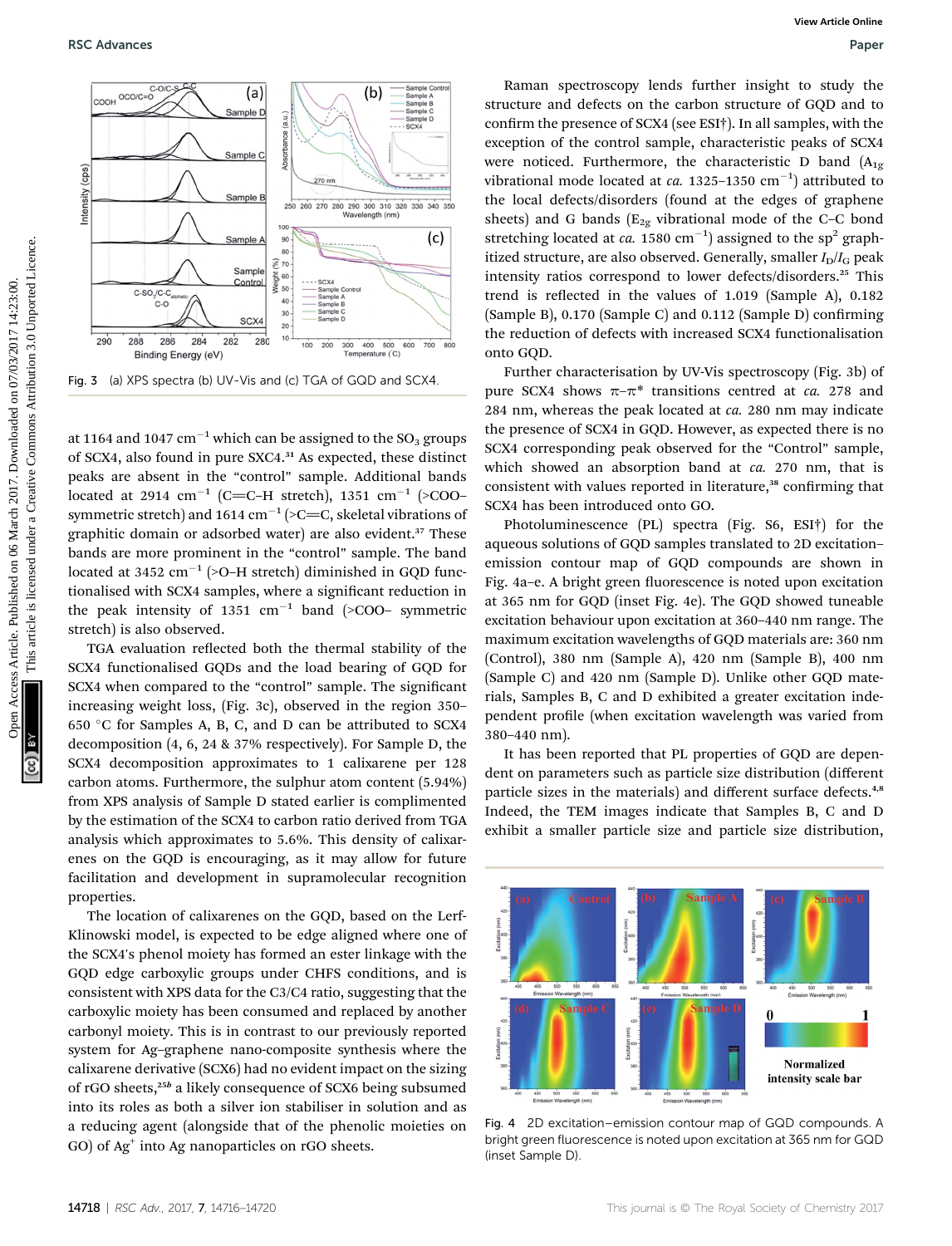whereas the samples control and A are not very uniform and exhibited a broader particle size distribution. Therefore, excitation-independent behaviour for samples with higher content of SCX4 is assigned to their narrow particle size distribution. From these results, it can be concluded that SXC4 in combination with hydrothermal cutting are important factors in determining the physical and optical properties of these quantum dots as well as their inherent surface defects. The quantum yield values for GQD as stable water suspensions are 2.47% (Sample A), 4.10% (Sample B), 3.61% (Sample C), 3.43% (Sample D) and negligible value for control sample. Whilst we suggest that SCX4 affects the properties of GQD occurring during the hydrothermal fragmentation of graphene sheet, a control reaction in the presence of 4-hydroxybenzenesulfonic acid (a simple aromatic having both SCX4 substituents) also demonstrated (see ESI†) that macrocyclic/ supramolecular nature of the SCX4 plays a role. This sample exhibited negligible quantum yield of photoluminescence. Paper<br>
Notice chines the manufest control and A are not way uniform and SXX when thereship with the chines control on the control of the section of the source of the control of the section of the section of the section of

Cell cytotoxicity experiments: To determine the toxicity of the GQD against eukaryotic cells, the macrophage cell line RAW 264.7 was incubated with these compounds and controls at various concentrations for 24 h. An MTT assay was performed to determine cell viability and the results reported as % viability (MTT value of cells with compound/MTT value of cells without compound  $\times$  100) (Fig. 5). The GQD control had no significant effect on cell viability, whilst SCX4 does adversely affect cell viability at concentrations >125  $\rm \mu g\ mL^{-1}.$  For GQD Samples A and  $B(1:1$  ratio and  $3:1$  ratio of SCX4 : graphene in synthesis) toxicity is reduced compared to SCX4 alone. However, the Samples C and D (generated using 5 and 10 times as much SCX4 as Sample A respectively) show higher toxicity than SCX4 at all concentrations tested.

The reduction in toxicity for Samples A and B can be explained as due to the fact that GQD are lightly decorated with SCX4 compared to Samples C and D. However, for Samples C and D it is expected that toxicity of these compounds should be no worse than for SCX4 alone, as they must, given the same concentration, contain less SCX4. Yet this does not appear to be the case as the GQD are highly decorated with SCX4, and thus each GQD could represent a locally increased concentration of



Fig. 5 Viability of RAW 264.7 cells after incubation with GQD and SCX4 at varying concentrations for 24 hours.

SCX4 when interacting with the cells compared to that provided by the solution of SCX4 alone. This may explain the increased toxicity of Samples C and D when compared to SCX4.

In summary, an innovative, rapid and environmentally benign synthetic process for making calixarene functionalised GQD with tuneable physical properties is demonstrated. The degree of PL can be controlled by tuning the level of calixarene assisted fragmentation and functionalisation onto graphene. These materials have potential to be utilised in a broad range of applications including photovoltaics, biological and light emitting devices. Furthermore, this work has potential for the continuous production of large scale quantities of GQD.

### Acknowledgements

SK and NP would like to thank the EPSRC Grand Challenge Network, the Directed Assembly Network, for the pump-priming award PP105 31-05-2016. SK, NP and JA also gratefully acknowledge the financial support provided by LSBU. Dr K. Mafina (QMUL) is acknowledged for her help with the TGA data.

### Notes and references

- 1 A. K. Geim and K. S. Novoselov, Nat. Mater., 2007, 6, 183.
- 2 A. K. Geim, Science, 2009, 324, 1530.
- 3 D. R. Dreyer, S. Park, C. W. Bielawski and R. S. Ruoff, Chem. Soc. Rev., 2010, 39, 228.
- 4 L. Li, G. Wu, G. Yang, J. Peng, J. Zhao and J. J. Zhu, Nanoscale, 2013, 5, 4015.
- 5 S. N. Baker and G. A. Baker, Angew. Chem., Int. Ed., 2010, 49, 6726.
- 6 J. Shen, Y. Zhu, X. Yang and C. Li, Chem. Commun., 2012, 48, 3686.
- 7 M. Bacon, S. J. Bradley and T. Nann, Part. Part. Syst. Charact., 2014, 31, 415.
- 8 P. G. Silvestrov and K. B. Efetov, Phys. Rev. Lett., 2007, 98, 016802.
- 9 S. Zhu, J. Zhang, C. Qiao, S. Tang, Y. Li, W. Yuan, B. Li, L. Tian, F. Liu, R. Hu, H. Gao, H. Wei, H. Zhang, H. Sun and B. Yang, Chem. Commun., 2011, 47, 6858.
- 10 X. Yan, X. Cui, B. Li and L. S. Li, Nano Lett., 2010, 10, 1869.
- 11 X. Yan, X. Cui and L. S. Li, J. Am. Chem. Soc., 2010, 132, 5944.
- 12 M. L. Mueller, X. Yan, B. Dragnea and L. S. Li, Nano Lett., 2011, 11, 56.
- 13 (a) R. Liu, D. Wu, X. Feng and K. Mullen, J. Am. Chem. Soc., 2011, 133, 15221; (b) Z. Huang, Y. Shen, Y. Li, W. Zheng, Y. Xue, C. Qin, B. Zhang, J. Hao and W. Feng, Nanoscale, 2014, 6, 13043.
- 14 D. Pan, J. Zhang, Z. Li and M. Wu, Adv. Mater., 2010, 22, 734.
- 15 L. A. Ponomarenko, F. Schedin, M. I. Katsnelson, R. Yang, E. W. Hill, K. S. Novoselov and A. K. Geim, Science, 2008, 320, 356.
- 16 D. B. Shinde and V. K. Pillai, Chem.–Eur. J., 2012, 18, 12522.
- 17 J. Shen, Y. Zhu, X. Yang, J. Zong, J. Zhang and C. Li, New J. Chem., 2012, 36, 97.
- 18 S. Zhuo, M. Shao and S. Lee, ACS Nano, 2012, 6(2), 1059.